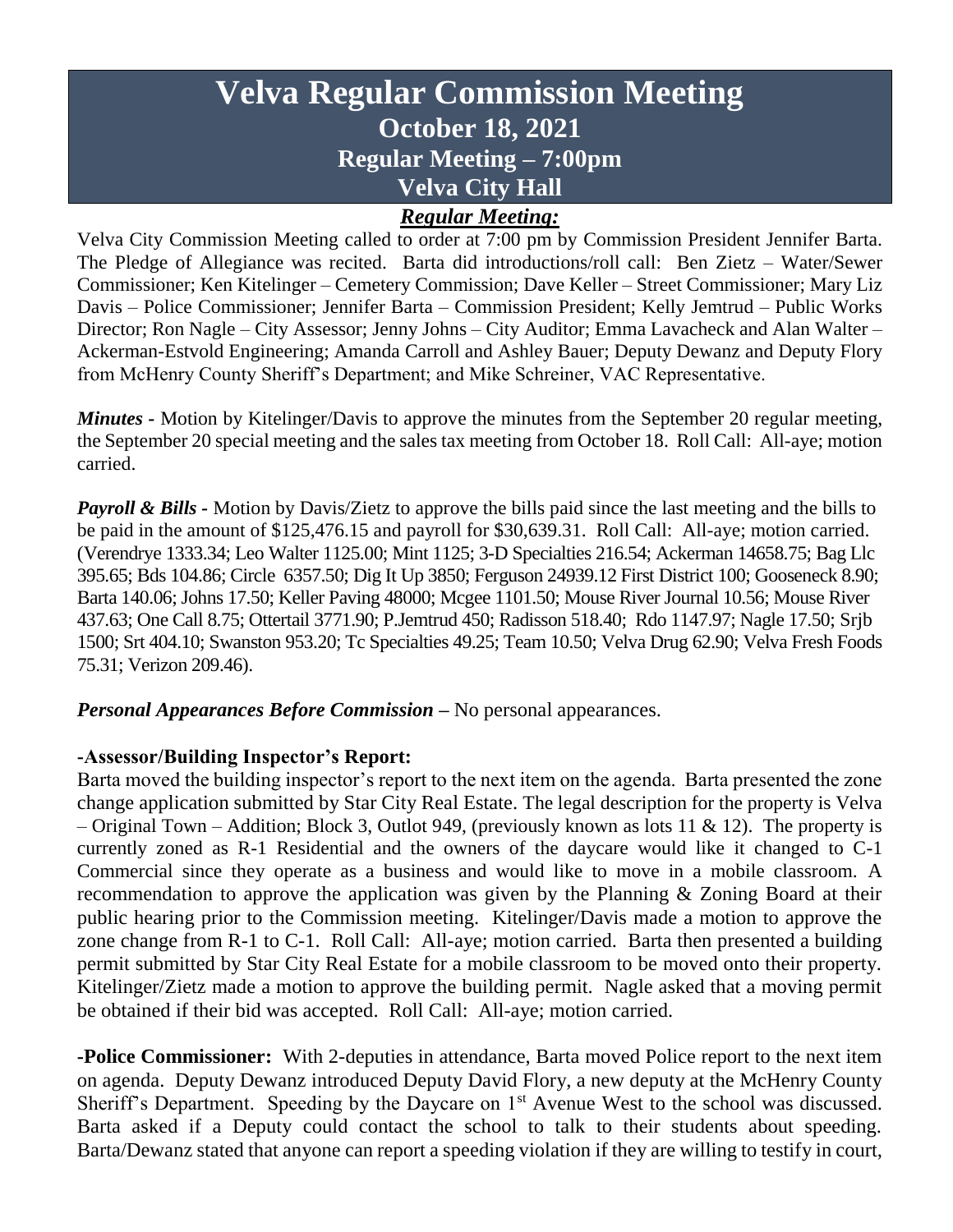if the ticket is disputed. Johns recommended a stop sign at the intersection of  $1<sup>st</sup>$  Avenue/2<sup>nd</sup> Street W. Kitelinger/Davis made a motion to install a stop sign at the corner of 1<sup>st</sup> Avenue/2<sup>nd</sup> Street W. Roll Call: All-aye; motion carried.

#### *Reports of The President/Finance Commissioner*

Barta would like the previous topic posted on Facebook. Example: "…due to excessive speeding, a stop sign will be erected at the corner of 1<sup>st</sup> Avenue and 2<sup>nd</sup> Street West...for the safety of our children. The McHenry County Sheriff's Department will be enforcing the 4-way stop."

-Barta discussed the COVID numbers reported by the state for each city/county.

-Barta stated that herself, Nagle and Johns all attended the County Commission meeting held last Thursday in Towner. Barta also talked with a representative of 1<sup>st</sup> District Health unit the morning before the meeting and was informed that the demolition order was rescinded due to legalities with the County. Nagle stated that the County was unresponsive to our request to add a notice to the bid sheet to contact the city for further information. Nagle can declare a dangerous building and has the authority to mark the property as such. Kitelinger would like to involve the city attorney to ensure that the building is demolished. Johns stated that Armann Anderson was a valued advocate for Velva.

#### *Communications*

No communications to discuss.

#### *Reports of Officers, Boards, Committees*

*-***Water/Sewer Commissioner:** Zietz stated that there was a water break behind the school. Zietz said that the Goldade lift station is waiting for parts for completion.

**-Street Commissioner:** Keller stated that 4<sup>th</sup> Avenue West was paved and turned out very well. Velva PW received 40 tons of class V gravel from the project. Keller would like to see future capital improvements for streets to include entire streets and avenues, not just patching. Keller said a speed bump was installed on Central Avenue East, and that the temporary speed bumps by the pool were removed for the season.

**-Cemetery Commissioner:** Kitelinger stated the cemetery will be sprayed for weeds yet this year, otherwise, it looks very good.

**-Police Commissioner:** (Previously discussed).

**-Engineer's Report:** Zietz asked Walter about any new lead line laws. Lavachek stated that she has a spreadsheet showing the costs throughout town to replace the water, sewer and streets. Lavachek presented Change Order #2 submitted by Dig It Up for an additional \$5,000 to dig around 2 additional sewer drops that were not on the original plans. Kitelinger/Davis made a motion to approve Change Order #2. Roll Call: Kitelinger, Davis, Zietz, Barta – aye; Keller – nay; motion carried. Lavachek said that Dig It Up submitted a time extension due to the parts they are waiting on to arrive. Lavachek presented Pay App #2 in the amount of \$257,128.69, which includes Change Order #2. Kitelinger/Davis made a motion to approve Pay App #2 and to allow Johns to move the appropriate funds from the money market account back to general checking until the direct deposit money for the grant is received. Roll Call: All-aye; motion carried.

**-Auditor's Report:** Barta read the email from Blake Crosby, Executive Director with the ND League of Cities - *As the Appropriations Committees of the House and Senate begin working tomorrow (October 12) to look at proposals (not bills) on using the State's ARPA funds for various projects, two Representatives have introduced proposals to use State's ARPA funds to fill the remaining "buckets" of the Prairie Dog bill. Please contact your local legislators and ask them to support those proposals. If the "buckets" were filled it would mean around \$85 million to be distributed to cities to be used for infrastructure projects as outlined in the Prairie Dog bill as passed in 2019.*